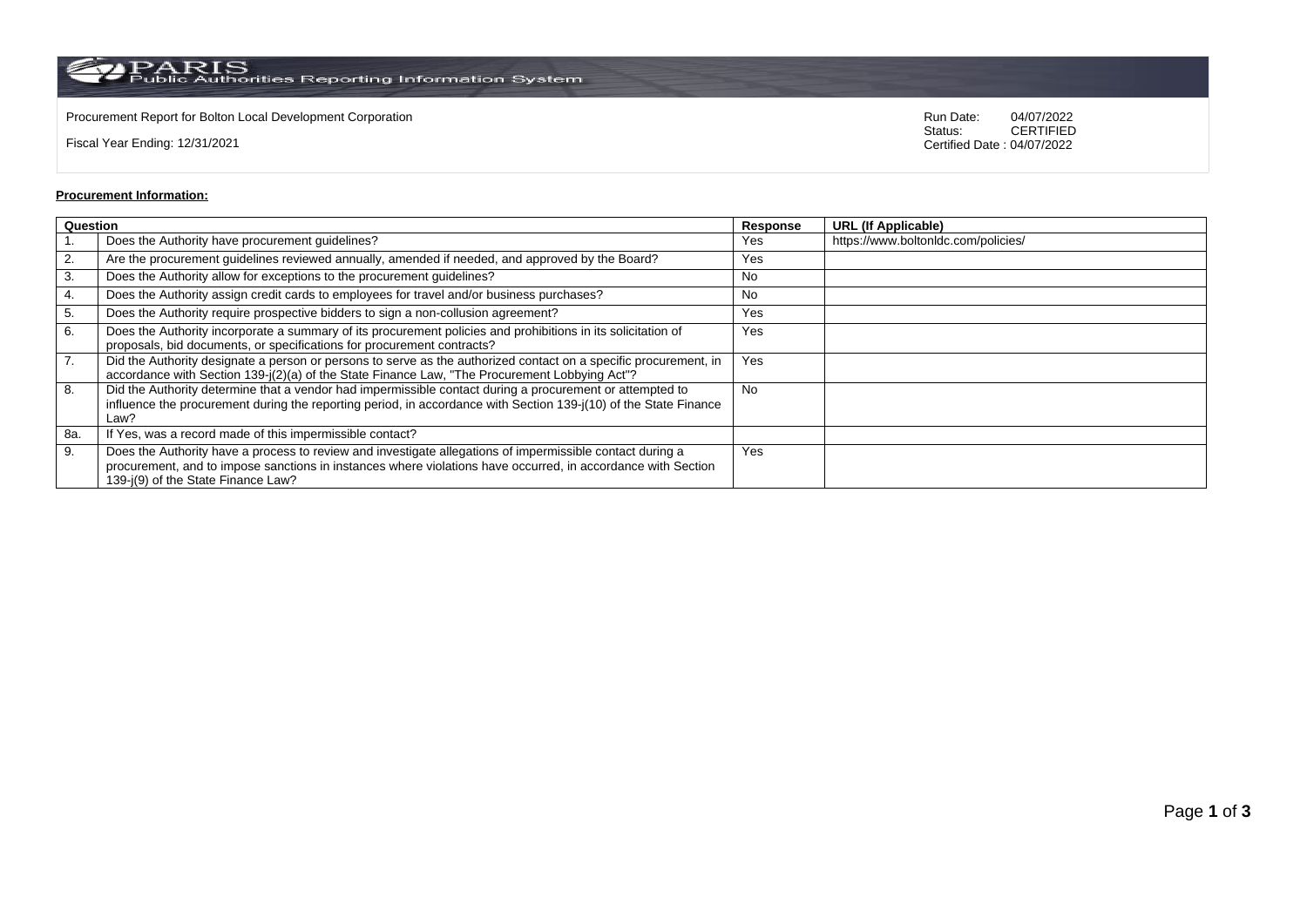$\rm PARS$  Public Authorities Reporting Information System

Procurement Report for Bolton Local Development Corporation **Run Date:** 04/07/2022 Run Date: 04/07/2022 Run Date: 04/07/2022

Fiscal Year Ending: 12/31/2021

04/07/2022<br>CERTIFIED Certified Date : 04/07/2022

## **Procurement Transactions Listing:**

| 1.<br><b>Vendor Name</b>                                                      | Kerry V. Girard (KVG), CPA               | <b>Address Line1</b>                     | 138 Quaker Rd.                                   |  |
|-------------------------------------------------------------------------------|------------------------------------------|------------------------------------------|--------------------------------------------------|--|
| <b>Type of Procurement</b>                                                    | <b>Financial Services</b>                | <b>Address Line2</b>                     |                                                  |  |
| <b>Award Process</b>                                                          | Authority Contract - Non-Competitive Bid | City                                     | QUEENSBURY                                       |  |
| <b>Award Date</b>                                                             | 8/3/2016                                 | <b>State</b>                             | NY                                               |  |
| <b>End Date</b>                                                               |                                          | <b>Postal Code</b>                       | 12804                                            |  |
| <b>Fair Market Value</b>                                                      | \$4,665.00                               | Plus <sub>4</sub>                        |                                                  |  |
| Amount                                                                        | \$4,665.00                               | <b>Province/Region</b>                   |                                                  |  |
| <b>Amount Expended For</b><br><b>Fiscal Year</b>                              | \$4,665.00                               | Country                                  | <b>United States</b>                             |  |
| <b>Explain why the Fair</b><br><b>Market Value is Less</b><br>than the Amount |                                          | <b>Procurement</b><br><b>Description</b> | Accounting, payroll and Tax preparation Services |  |

| <b>Vendor Name</b><br>2.                                                      | Marvin and Company PC                    | <b>Address Line1</b>                     | 111 Everts Avenue    |
|-------------------------------------------------------------------------------|------------------------------------------|------------------------------------------|----------------------|
| <b>Type of Procurement</b>                                                    | <b>Financial Services</b>                | <b>Address Line2</b>                     |                      |
| <b>Award Process</b>                                                          | Authority Contract - Non-Competitive Bid | City                                     | QUEENSBURY           |
| <b>Award Date</b>                                                             | 12/15/2015                               | <b>State</b>                             | <b>NY</b>            |
| <b>End Date</b>                                                               |                                          | <b>Postal Code</b>                       | 12804                |
| <b>Fair Market Value</b>                                                      | \$13,125.00                              | Plus <sub>4</sub>                        |                      |
| Amount                                                                        | \$13,125.00                              | <b>Province/Region</b>                   |                      |
| <b>Amount Expended For</b><br><b>Fiscal Year</b>                              | \$13,125.00                              | Country                                  | <b>United States</b> |
| <b>Explain why the Fair</b><br><b>Market Value is Less</b><br>than the Amount |                                          | <b>Procurement</b><br><b>Description</b> | Auditing services    |